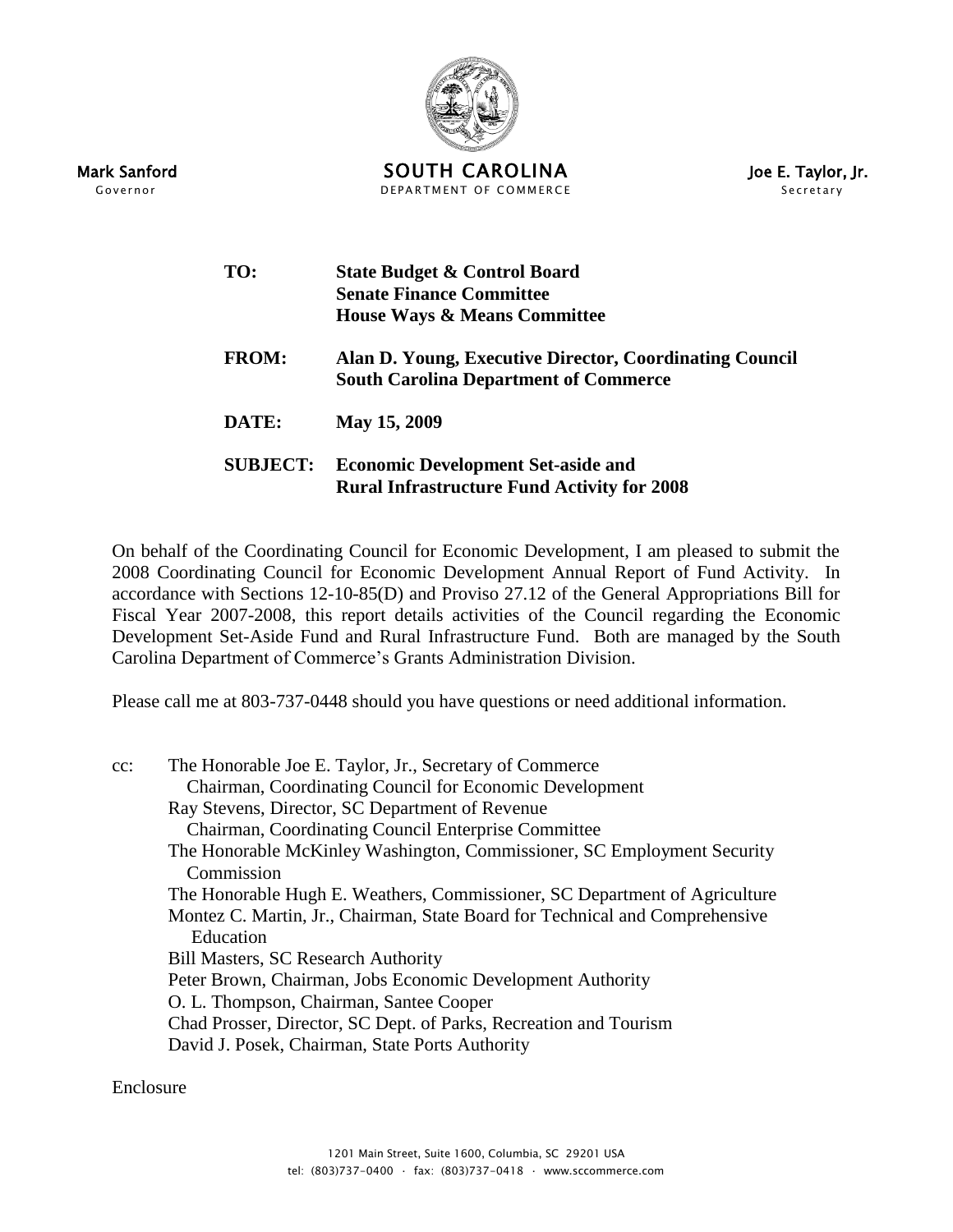# **South Carolina Coordinating Council for Economic Development**

**2008 Annual Report of Economic Development Set-aside and Rural Infrastructure Fund Activity**

**March 2009**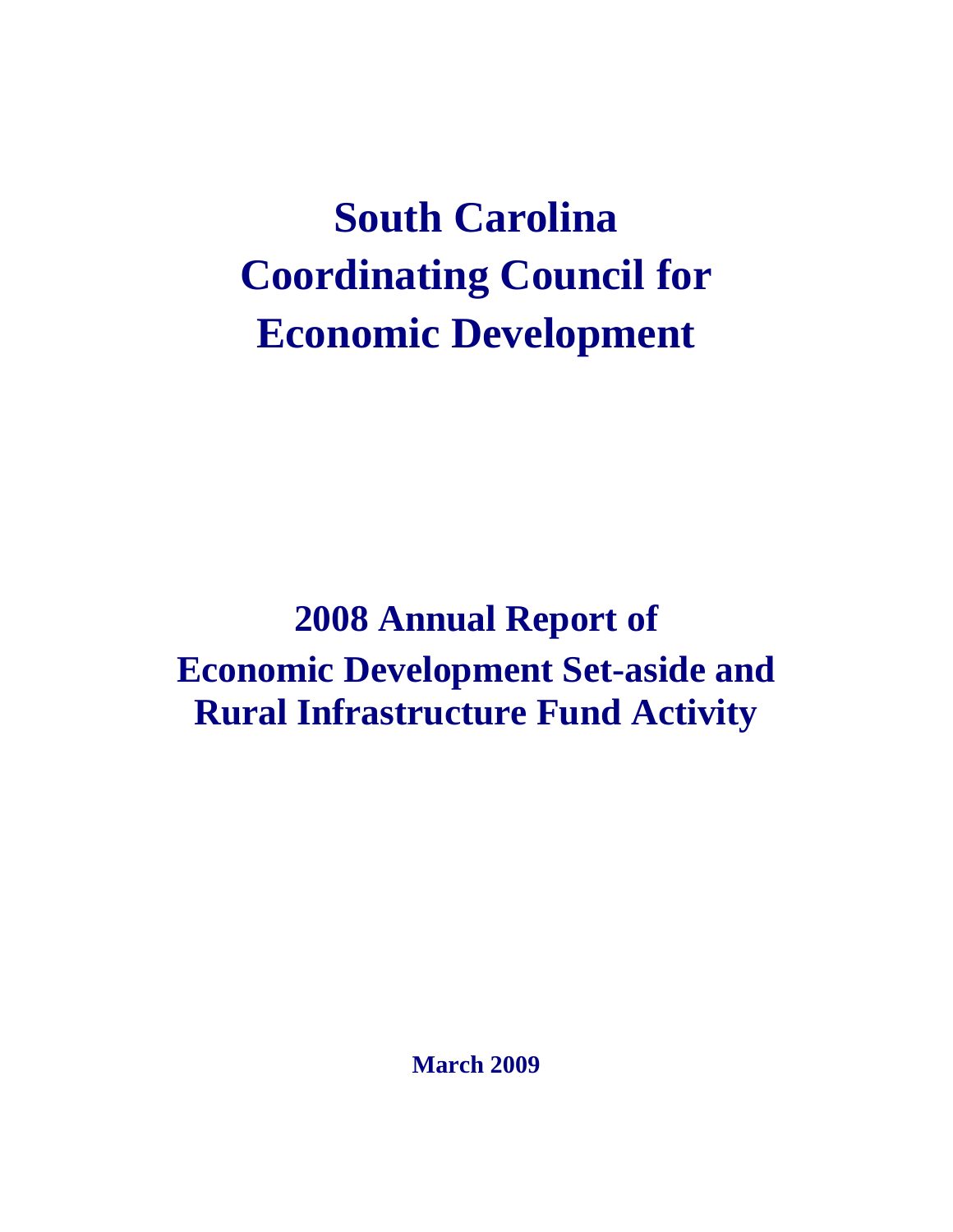## **SC Coordinating Council for Economic Development** 2008 Report of Economic Development Set-aside and Rural Infrastructure Fund Activity

## **Table of Contents**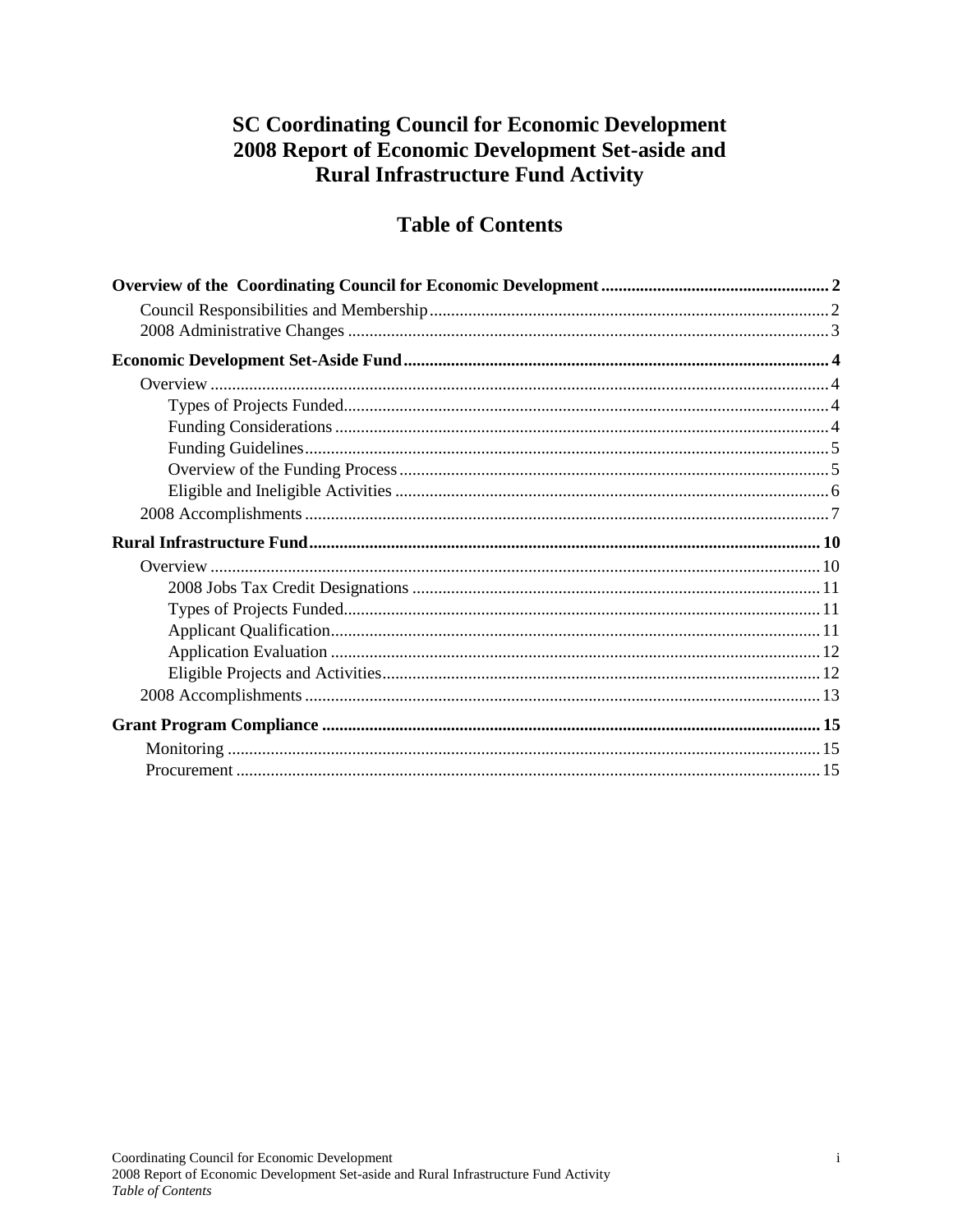# <span id="page-3-0"></span>**OVERVIEW OF THE COORDINATING COUNCIL FOR ECONOMIC DEVELOPMENT**

The Coordinating Council for Economic Development ("Council") was formed in response to a general need for improved coordination of efforts in the area of economic development by those state agencies involved in the recruitment of new business and the expansion of current enterprises throughout the State. Formally established in 1986 by the General Assembly (SC Code 13-1-1710), the purpose of the Council is to enhance economic growth and development in the State through strategic planning and coordination. As such, the Council is chaired by the Secretary of Commerce. Nine additional members are drawn from other state agencies involved in economic development, and the member agency heads are either board chairmen or cabinet officials.

The Council's administrative staff is housed in the Grants Administration Division of the South Carolina Department of Commerce ("Department of Commerce"), which manages the Council's grant funds as well as the Enterprise Zone and Motion Picture Incentives programs. Grants Administration also manages two federal grant programs, the Community Development Block Grant and Appalachian Regional Commission programs.

## <span id="page-3-1"></span>**COUNCIL RESPONSIBILITIES AND MEMBERSHIP**

By statute, the full body of the Council is required to meet at least quarterly. Its responsibilities include: establishing guidelines and procedures for all Council programs; implementing the state's strategy for economic development; review and approval of all applications for grants from the Set-Aside, Rural Infrastructure, Closing and Tourism Infrastructure Funds; and review and approval of all applications for Enterprise Zone Job Development Credit and Retraining incentives and Motion Picture wage and supplier rebates. The Council also certifies economic development projects as representing "significant economic impact" on areas surrounding them, for the purposes of qualifying for income tax apportionment and income tax moratoriums.

Following enactment of the Enterprise Zone legislation in 1995, the Council formed a specialized, six-member subcommittee ("Enterprise Committee") to handle the substantial volume of new activity and related policy decisions. As of 2008, the committee is now made up of five members. This committee meets monthly to review and approve applications for Enterprise Zone incentives, respond to issues and recommend policies for adoption by the full Council at its quarterly meetings. Current membership of the Council is shown on the following page.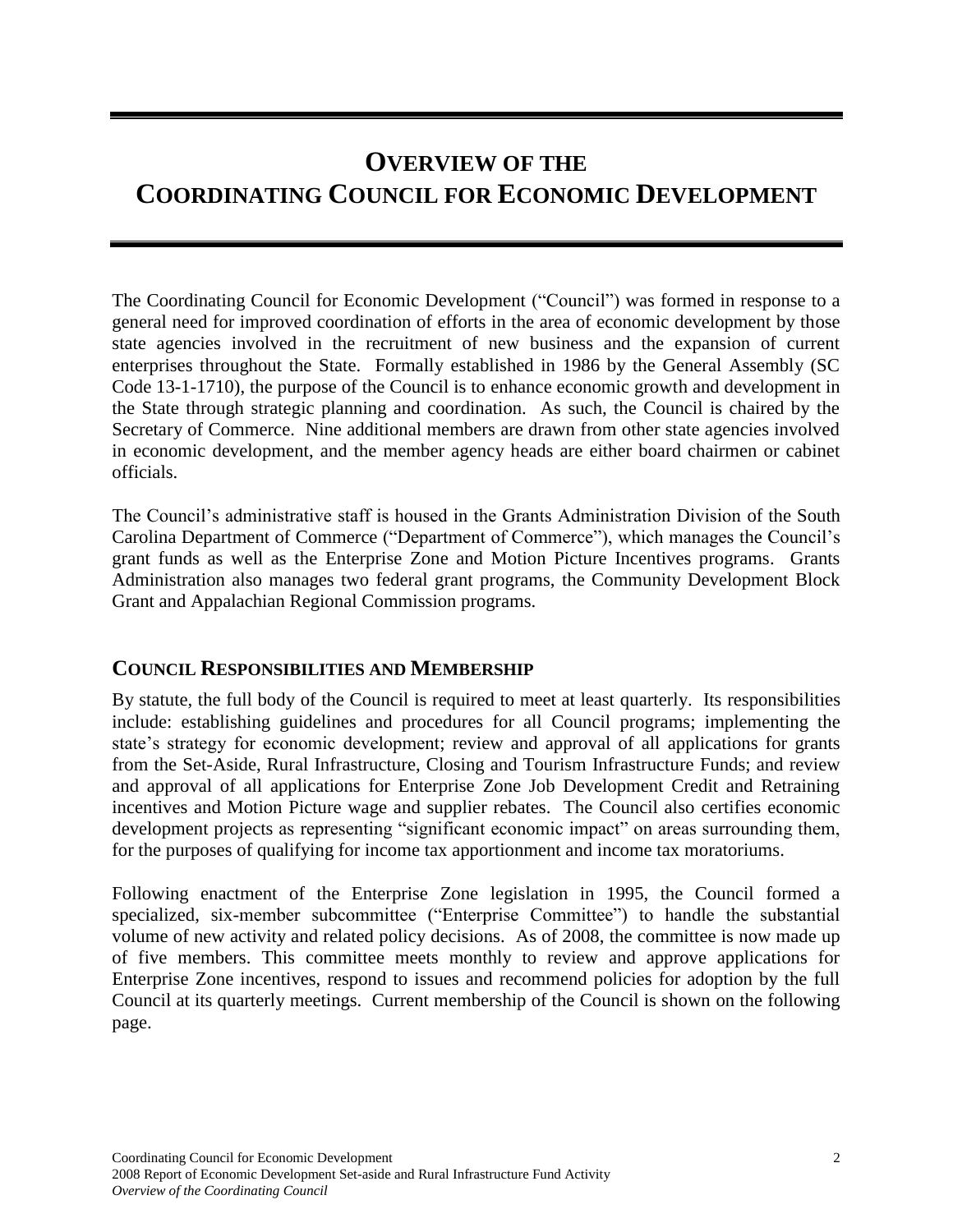#### **AGENCY MEMBERS OF THE COORDINATING COUNCIL**

SC Department of Commerce \*SC Department of Revenue SC Department of Parks, Recreation and Tourism \*SC Research Authority Santee Cooper \*Employment Security Commission SC Department of Agriculture State Board for Technical and Comprehensive Education

\*State Ports Authority \*Jobs Economic Development Authority

*\*Denotes Enterprise Committee member*

#### <span id="page-4-0"></span>**2008 ADMINISTRATIVE CHANGES**

Joe E. Taylor, Jr., who was appointed Secretary of Commerce by Governor Sanford in March 2006, acted as Chairperson of the Coordinating Council throughout 2008. Ray Stevens, Director of the SC Department of Revenue, chaired the Enterprise Committee of the Coordinating Council throughout 2008. The heads of several member agencies changed during 2008

Council membership after all changes in calendar year 2008 was as follows:

| Secretary of Commerce                                           |
|-----------------------------------------------------------------|
| Chairman, Coordinating Council for Economic Development         |
| Director, SC Department of Revenue                              |
| Chairman, Coordinating Council Enterprise Committee             |
| <b>Commissioner, SC Employment Security Commission</b>          |
| Commissioner, SC Department of Agriculture                      |
| Chairman, State Board for Technical and Comprehensive Education |
| Chairman, SC Research Authority                                 |
| Chairman, Jobs and Economic Development Authority               |
| Chairman, Santee Cooper                                         |
| Chairman, State Ports Authority                                 |
| Director, SC Department of Parks, Recreation and Tourism        |
|                                                                 |

Coordinating Council staff:

| Alan D. Young       | <b>Executive Director, Coordinating Council</b>                    |
|---------------------|--------------------------------------------------------------------|
|                     | Cynthia S. Turnipseed Assistant to the Director and staff attorney |
| Marcella S. Forrest | Senior Program Manager, Enterprise Zone Program                    |
| Jackie Calvi        | Senior Program Manager, CCED Grant Programs                        |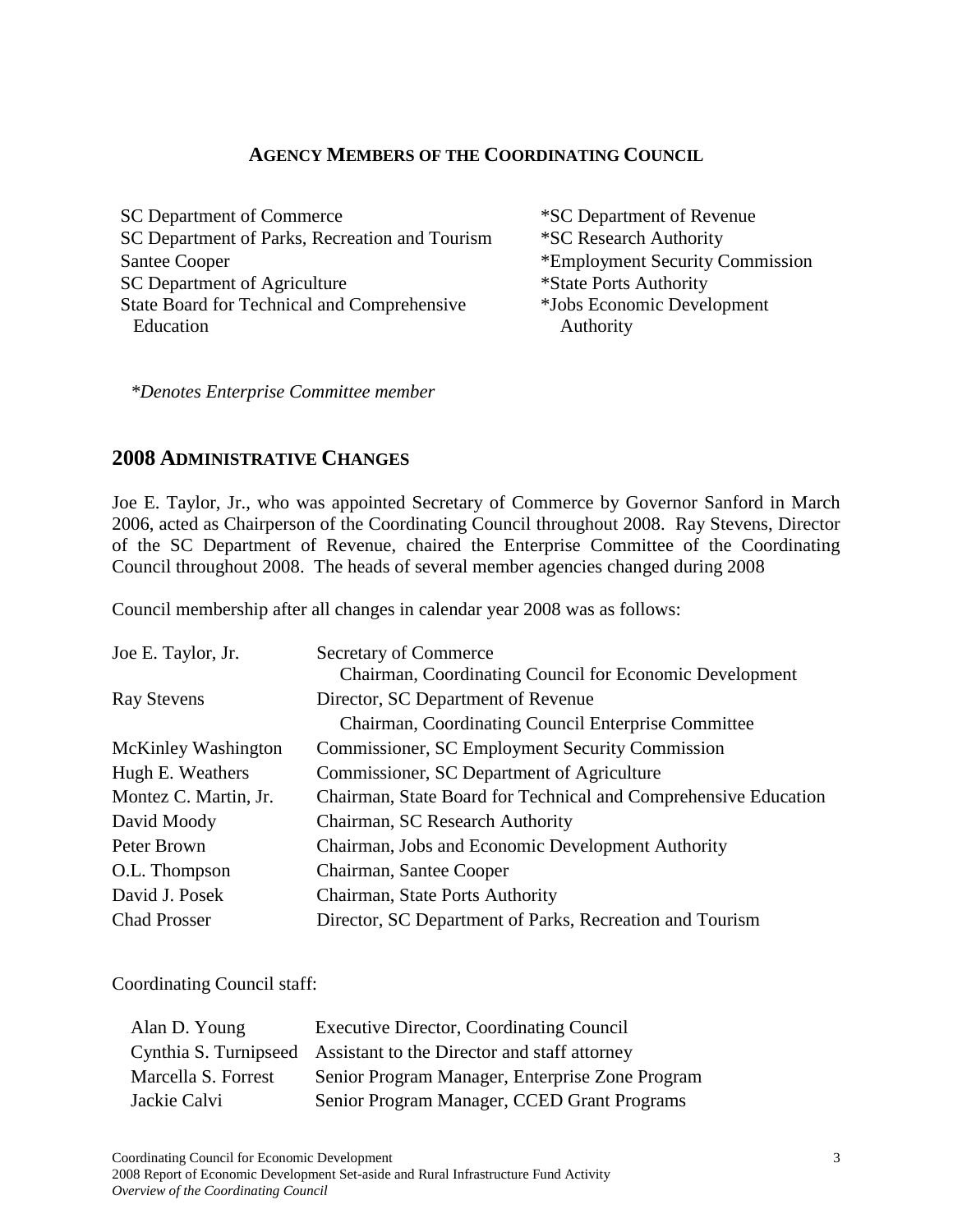# <span id="page-5-0"></span>**ECONOMIC DEVELOPMENT SET-ASIDE FUND**

## <span id="page-5-1"></span>**OVERVIEW**

In 1987 the General Assembly passed a bill that provided for an additional 3 cents per gallon tax on the sale of gasoline in the State. The General Assembly charged the Coordinating Council for Economic Development with administering this new initiative known as the Economic Development Set-Aside Program. The Set-Aside Fund is dedicated to improving the economic well being of the state by providing funds to local government to develop the infrastructure necessary for new and expanding business. At inception, the fund was created from the first \$10 million received through state gas tax revenues. The annual \$10 million appropriation was later increased to \$18 million, and then in July 2006, to \$20 million. The funding source was also changed to be split between utility and gas tax revenues. By 2008 utility taxes were the sole funding source and Set-Aside revenue was capped at \$20 million.

### <span id="page-5-2"></span>**TYPES OF PROJECTS FUNDED**

The purpose of the Set-Aside Fund is to assist companies in locating or expanding in South Carolina. The Program provides funding for competitive projects that, without Set-Aside participation, would not locate in South Carolina. Set-Aside grants are used primarily to fund road improvements, water and sewer infrastructure and site preparation costs related to business location and expansion.

## <span id="page-5-3"></span>**FUNDING CONSIDERATIONS**

The Council considers funding for projects on an individual basis. In evaluating projects, the Council will consider:

- Competitiveness of the project,
- Number and type of jobs created,
- Type of industry (e.g., manufacturing, distribution, corporate headquarters, research and development),
- Unemployment rate in county where the project locates,
- Total invested dollars (land, building, machinery and equipment costs),
- Cost of the project,
- Cost-effectiveness of the project,
- Future tax revenues anticipated,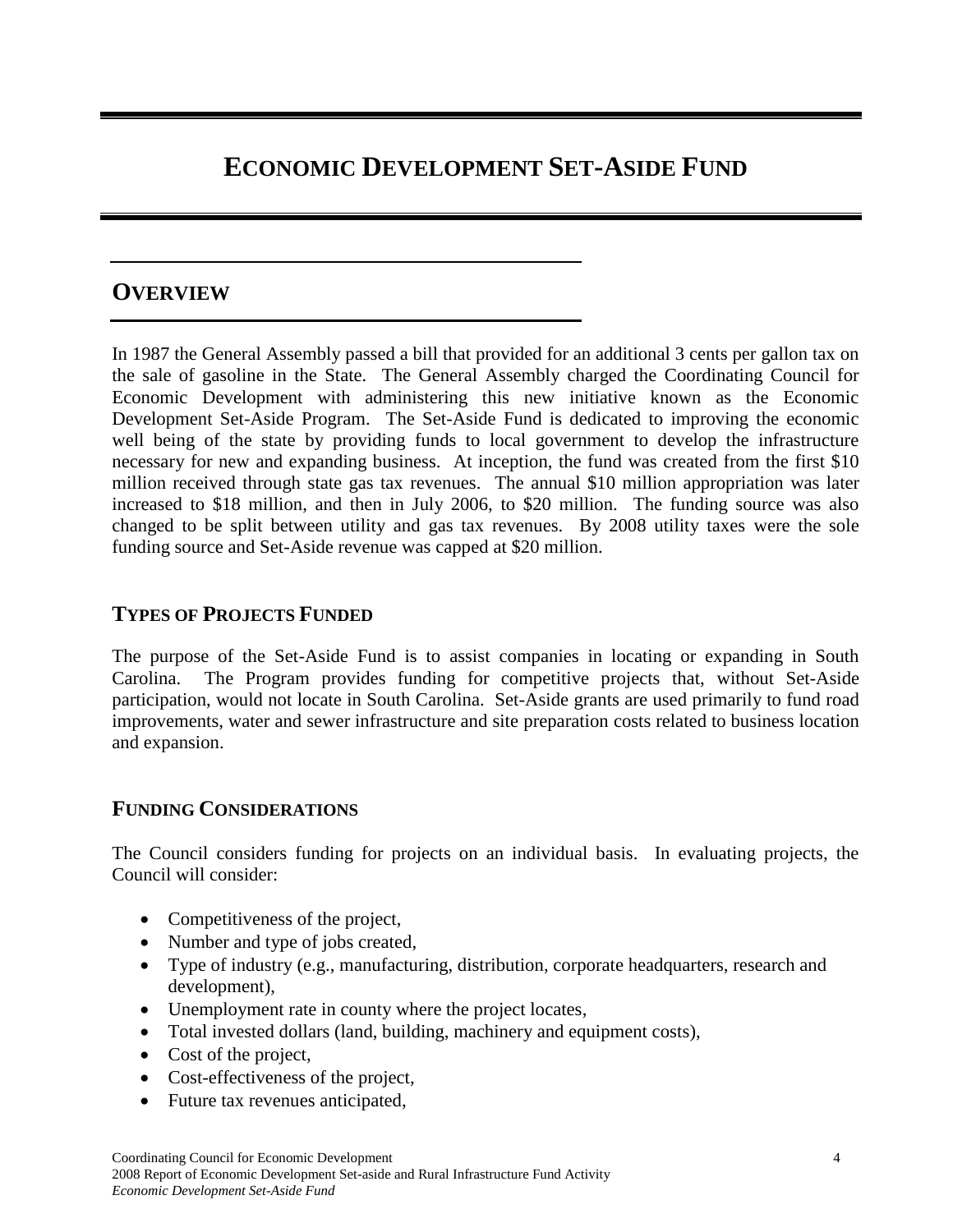- Time frame for completion of construction of the facility,
- Infrastructure needs of the region,
- Funding sought from other sources,
- Financial viability of the company, and
- Company status as a good corporate citizen.

## <span id="page-6-0"></span>**FUNDING GUIDELINES**

- Set-Aside funding approval is tied directly to specific economic development projects with new job creation and capital investment.
- As a general rule, Set-Aside funding will not exceed \$10,000 per new job created.
- A Department of Commerce Business Development project manager must be actively involved in the recruitment of the economic development project for which funding is requested.
- Without Set-Aside funding, the project will not locate or expand in South Carolina.
- If the company fails to meet either the job or the capital investment guarantee, Council reserves the right to require that funds be paid back on a pro rata basis.
- Reimbursement of engineering costs may be limited to the "Percentage of Net Construction" Cost" table published by the USDA.
- Project contingencies will be limited to 10% of the project budget.

## <span id="page-6-1"></span>**OVERVIEW OF THE FUNDING PROCESS**

- 1. The Department of Commerce Business Development Division works with the local government to identify specific funding needs for the project. Preliminary details such as cost estimates, project scope, company financials and number of jobs and level of investment expected are submitted to Business Development.
- 2. Preliminary information is reviewed, and if it is determined that the project is consistent with the economic development goals of the state and meets established evaluation criteria, the local government is invited to submit a formal application for funding.
- 3. The application is submitted to the Department of Commerce Grants Administration Division and is processed by staff.
- 4. Funding requests are presented to the Council at its quarterly meetings. The Council has the discretion to approve or disapprove all funding requests and may negotiate funding terms and amounts as it sees fit.
- 5. If the funding is approved, staff sends an approval packet to the local government applicant. The packet includes the approval letter, grant award agreement and performance agreement.
	- a. The grant award agreement is to be signed by representatives with the authority to enter into contracts on behalf of the local government. Once signed, the agreement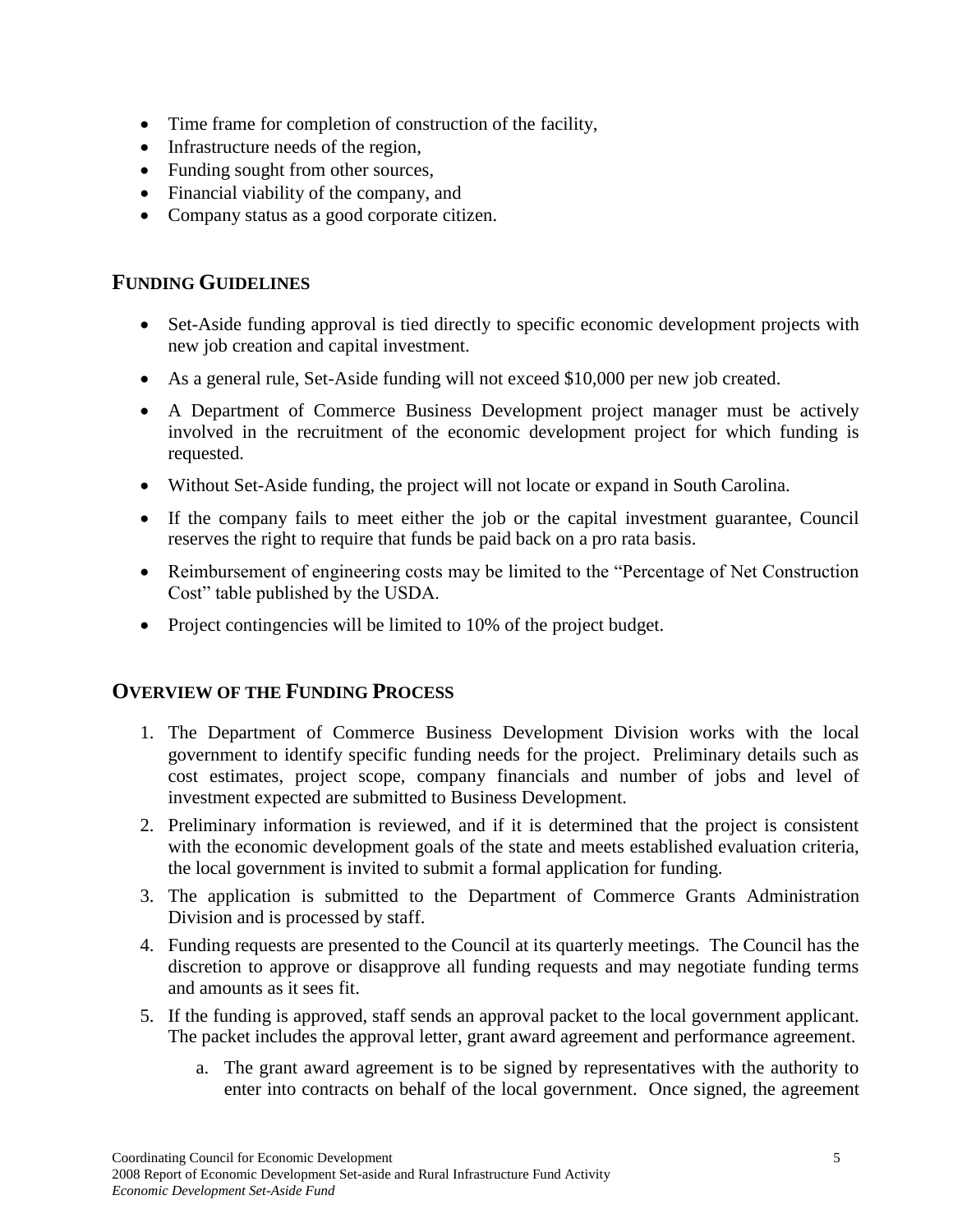becomes an executed contract between the Coordinating Council and the local government. There are specific requirements contained in the grant award agreement.

- b. The performance agreement is a contract between the company, the local government applicant and the Coordinating Council. This agreement must also be signed by representatives that have the legal authority to enter into a contract on behalf of their respective entity. The performance agreement has specific criteria related to jobs and investment.
- 6. Once contracts related to the grant project are signed, copies are sent to the Council for its review.
- 7. The Set-Aside grant is a reimbursement of approved project costs. The cost estimates provided at application will serve as the project budget. Only those approved budget items and the respective amounts will be eligible for reimbursement.
- 8. As project invoices for approved budget items are paid, they are submitted to Grants Administration staff to be processed for payment. Staff monitors the grantee's compliance with grant terms and reserves the right to deny payment for ineligible project costs or for failure to comply with grant requirements.
- 9. Once the project is complete, the grantee notifies the Council in writing and a closeout packet is sent.
- 10. The grantee returns the closeout packet and all required documentation to the Council. The packet is reviewed, and if it is determined that the grantee has complied with all terms of the grant agreement, the grant is officially closed.

## <span id="page-7-0"></span>**ELIGIBLE AND INELIGIBLE ACTIVITIES**

Effective July 1, 2001 a proviso defining eligible uses of Set-Aside funds was passed by the legislature. Specifically, the proviso limited the use of Set-Aside funds to road construction/ improvement projects, water and sewer projects and site preparation, and it further defined allowable site preparation activities. In July 2006, the legislature passed a second proviso expanding eligible activities to include fiber optic cable, rail spurs and the purchase of land.

Below is a list of eligible and ineligible activities as defined either by statute or Council guideline.

#### **Eligible Activities**

- Public Improvements Roads, Water and Wastewater Infrastructure
	- o Planning
	- o Engineering
	- o Right-of-way
	- o Drainage
	- o Curb and gutter *only when necessary for drainage*
	- o Construction
	- o Cantilevered flashing light signals and/or gates at railroad crossings *when necessary*
	- o Road re-surfacing or widening
	- o Turn lanes and acceleration and deceleration lanes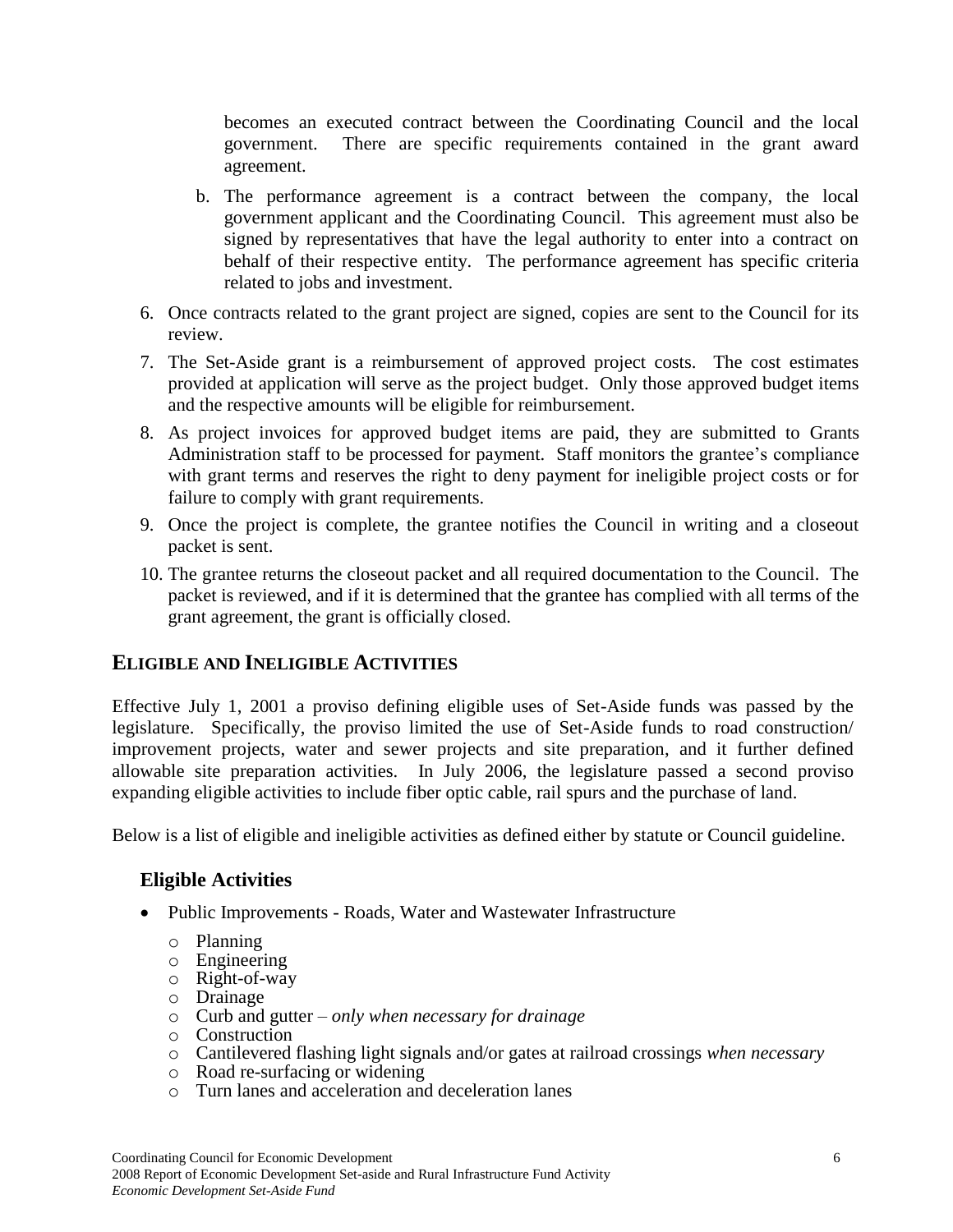- Site preparation
	- o Surveying
	- o Environmental and geotechnical study and mitigation
	- o Clearing, filling and grading
- Fiber optic cable
- Rail spurs
- Land acquisition

## **Activities** *Not* **Eligible for Set-Aside Funding**

- Speculative projects
- Opening up access to undeveloped property
- State government funded projects
- Maintenance of industrial/research parks
- Shopping centers/strip malls
- Signage *(except project signs required as part of the grant award agreement or permanent construction signs required by the Department of Transportation)*
- Paving of parking lots or lighting
- Civic centers and/or auditoriums, except that road improvements for civic centers may be funded (up to \$1,000,000) if associated with substantial economic development projects
- Curb and guttering for aesthetic purposes
- Concrete loading docks or pads
- Equipment and moving expenses
- Residential developments

## <span id="page-8-0"></span>**2008 ACCOMPLISHMENTS**

During calendar year 2008, Council awarded seventeen (17) new Set-Aside grants totaling \$23.2 million to eleven (11) local governments in ten (10) counties. Projected capital investment from the associated projects is \$1.9 billion, and projected new jobs total 4,308. Commitments were also made for an additional \$11.7 million for projects which are not yet decided. If won, these projects will represent an additional 3,555 jobs and \$1.4 billion in investment.

On the following pages are tables that outline project placement by county development status and the distribution of awarded funds between economic development projects associated with companies new to South Carolina and existing companies expanding in South Carolina. Also included is a table that provides specifics on all projects approved during calendar year 2008. The totals shown on these charts only represent new grants awarded in 2008 and do not reflect amendments made to previously approved grants or funds committed by the Council.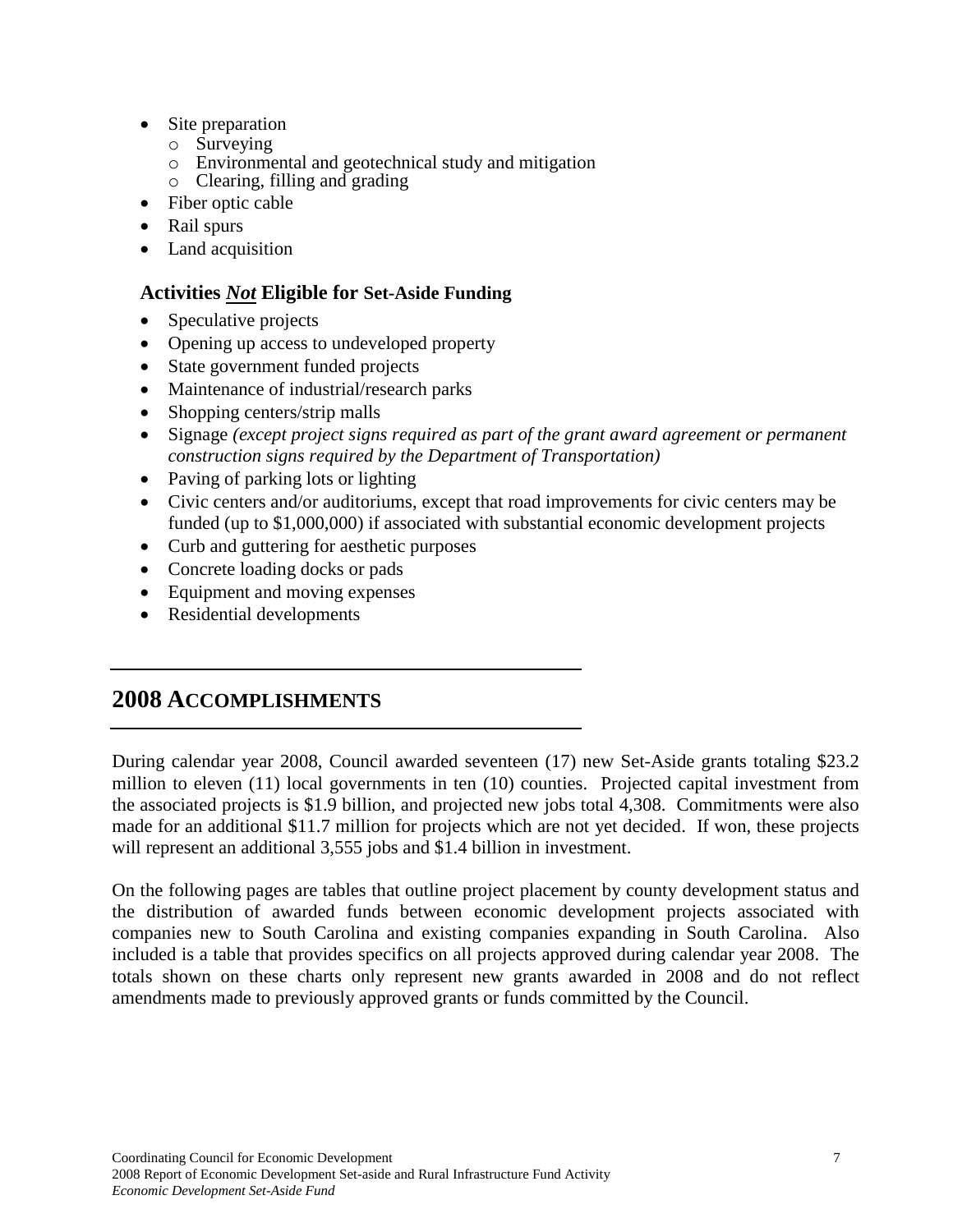| <b>2008 ECONOMIC DEVELOPMENT SET-ASIDE GRANT AWARDS</b><br>- BY COUNTY CLASSIFICATION - |                                     |                                       |                                 |  |  |  |
|-----------------------------------------------------------------------------------------|-------------------------------------|---------------------------------------|---------------------------------|--|--|--|
| <b>COUNTY</b><br><b>CLASSIFICATION</b>                                                  | <b>NUMBER OF</b><br><b>PROJECTS</b> | <b>PROJECTED</b><br><b>INVESTMENT</b> | <b>PROJECTED</b><br><b>JOBS</b> |  |  |  |
| <b>Least Developed</b>                                                                  | 4                                   | \$555,000,000                         | 450                             |  |  |  |
| <b>Under Developed</b>                                                                  | $\mathbf{1}$                        | \$7,500,000                           | 60                              |  |  |  |
| <b>Moderately Developed</b>                                                             | $\overline{2}$                      | \$772,500,000                         | 1,000                           |  |  |  |
| Developed                                                                               | 10                                  | \$534,850,989                         | 2,798                           |  |  |  |
| <b>TOTALS</b>                                                                           | 17                                  | \$1,869,850,989                       | 4,308                           |  |  |  |

| <b>2008 ECONOMIC DEVELOPMENT SET-ASIDE GRANT AWARDS</b><br>- BY PROJECT TYPE - |              |                                       |                                 |  |  |  |
|--------------------------------------------------------------------------------|--------------|---------------------------------------|---------------------------------|--|--|--|
| <b>PROJECT TYPE</b>                                                            | <b>FIRMS</b> | <b>PROJECTED</b><br><b>INVESTMENT</b> | <b>PROJECTED</b><br><b>JOBS</b> |  |  |  |
| Existing                                                                       | 5            | \$1,222,500,000                       | 1,819                           |  |  |  |
| <b>New</b>                                                                     | 10           | \$647,350,989                         | 2,489                           |  |  |  |
| <b>TOTALS</b>                                                                  | 15           | \$1,869,850,989                       | 4,308                           |  |  |  |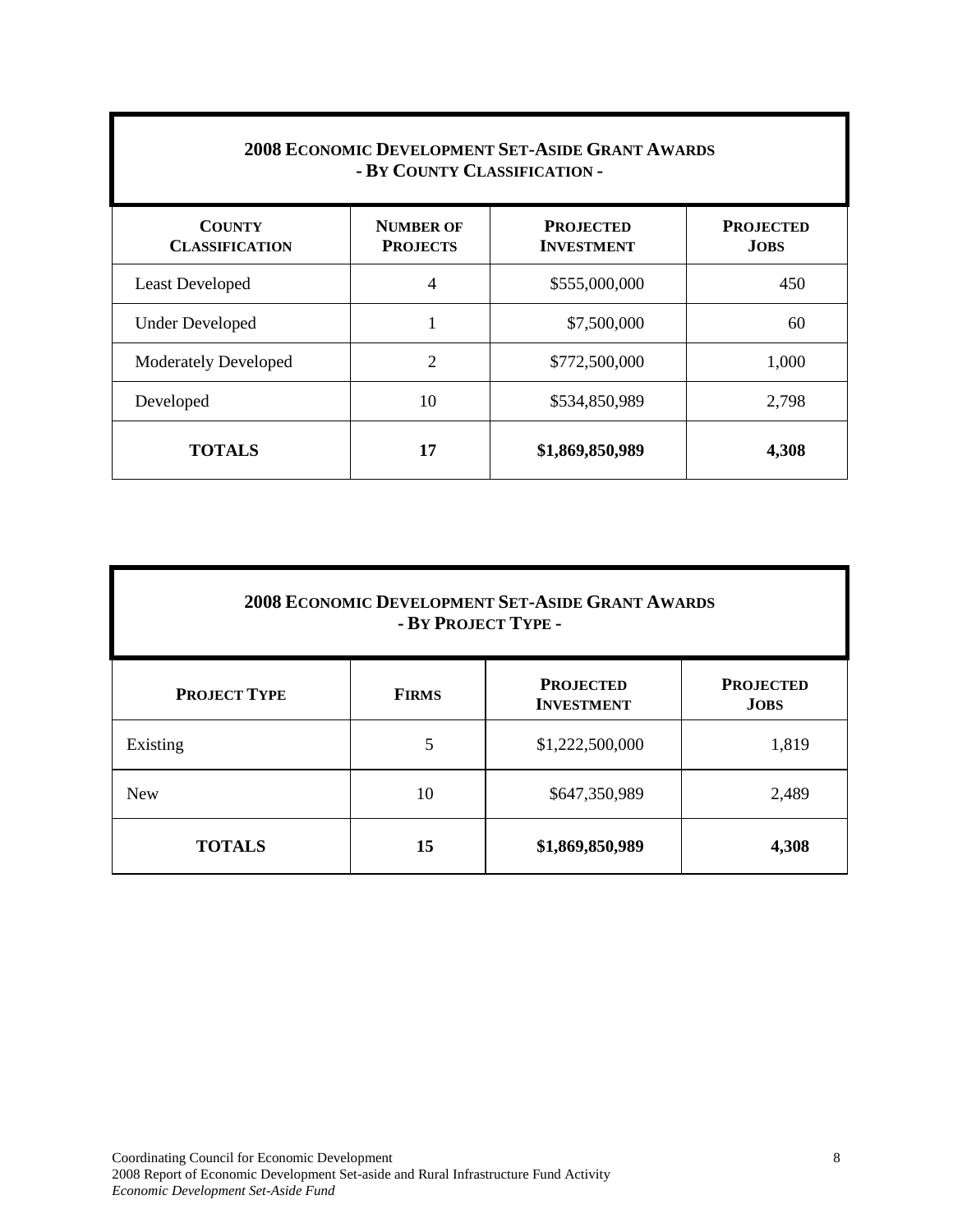| <b>NEW GRANT AWARDS</b><br><b>ECONOMIC DEVELOPMENT SET-ASIDE FUND</b><br><b>CALENDAR YEAR 2008</b> |                         |             |                         |                                   |                        |                              |                         |  |
|----------------------------------------------------------------------------------------------------|-------------------------|-------------|-------------------------|-----------------------------------|------------------------|------------------------------|-------------------------|--|
| Grant<br><b>Number</b>                                                                             | <b>Grant Recipient</b>  | County      | County<br><b>Tier</b>   | Scope of<br>Work                  | Grant<br><b>Amount</b> | Projected<br><b>New Jobs</b> | Projected<br>Investment |  |
| S1750                                                                                              | Dorchester County       | Dorchester  | Developed               | Roads                             | \$250,000              | 29                           | 410,000,000             |  |
| S1792-A                                                                                            | Town of Clover          | York        | Developed               | Land<br>Acquisition               | \$2,000,000            | 750                          | 47,500,000              |  |
| S1794                                                                                              | <b>Berkeley County</b>  | Berkeley    | Developed               | Roads                             | \$100,000              | 14                           | 11,000,000              |  |
| S1795                                                                                              | <b>Lancaster County</b> | Lancaster   | Least<br>Developed      | Site Prep                         | \$150,000              | 50                           | 13,000,000              |  |
| S1798                                                                                              | <b>Sumter County</b>    | Sumter      | Under<br>Developed      | Site Prep                         | \$100,000              | 60                           | 7,500,000               |  |
| S1799                                                                                              | <b>Lexington County</b> | Lexington   | Developed               | Site,<br>Infrastructure,<br>Roads | \$400,000              | 300                          | 27,500,000              |  |
| S <sub>1800</sub>                                                                                  | Spartanburg<br>County   | Spartanburg | Moderately<br>Developed | Land<br>Acquisition               | \$12,500,000           | 500                          | 750,000,000             |  |
| S1802                                                                                              | City of Rock Hill       | York        | Developed               | Roads                             | \$150,000              | 60                           | 8,600,000               |  |
| S1806*                                                                                             | Dorchester County       | Dorchester  | Developed               | Environmental<br>Study            | \$20,000               |                              |                         |  |
| S1808                                                                                              | <b>Lexington County</b> | Lexington   | Developed               | Site Prep                         | \$150,000              | 105                          | 9,250,989               |  |
| S1810**                                                                                            | Laurens County          | Laurens     | Least<br>Developed      | Site Prep                         | \$1,821,572            | 320                          | 422,000,000             |  |
| S1810B**                                                                                           | Laurens County          | Laurens     | Least<br>Developed      | Acquisition                       | \$2,228,428            |                              |                         |  |
| S1811                                                                                              | <b>Florence County</b>  | Florence    | Moderately<br>Developed | Site,<br>Infrastructure,<br>Roads | \$1,750,000            | 500                          | 22,500,000              |  |
| S1812                                                                                              | Greenville County       | Greenville  | Developed               | Site,<br>Infrastructure,<br>Roads | \$650,000              | 1,000                        | 6,000,000               |  |
| S1814                                                                                              | <b>Berkeley County</b>  | Berkeley    | Developed               | Site Prep                         | \$250,000              | 500                          | 10,000,000              |  |
| S1815                                                                                              | Laurens County          | Laurens     | Least<br>Developed      | Rail                              | \$500,000              | 80                           | 120,000,000             |  |
| S1818                                                                                              | Dorchester County       | Dorchester  | Developed               | Site Prep                         | \$150,000              | 40                           | 5,000,000               |  |
|                                                                                                    | <b>TOTALS</b>           |             |                         |                                   |                        | 4,308                        | 1,869,850,989           |  |

*Please note: this tables only includes grants that have been formally approved and accepted by the company involved. Contingent commitments are not included.*

*\*S1806* 

*\*\* S1810 and S1810B are grants made to assist the same \$422 million, 320 job project*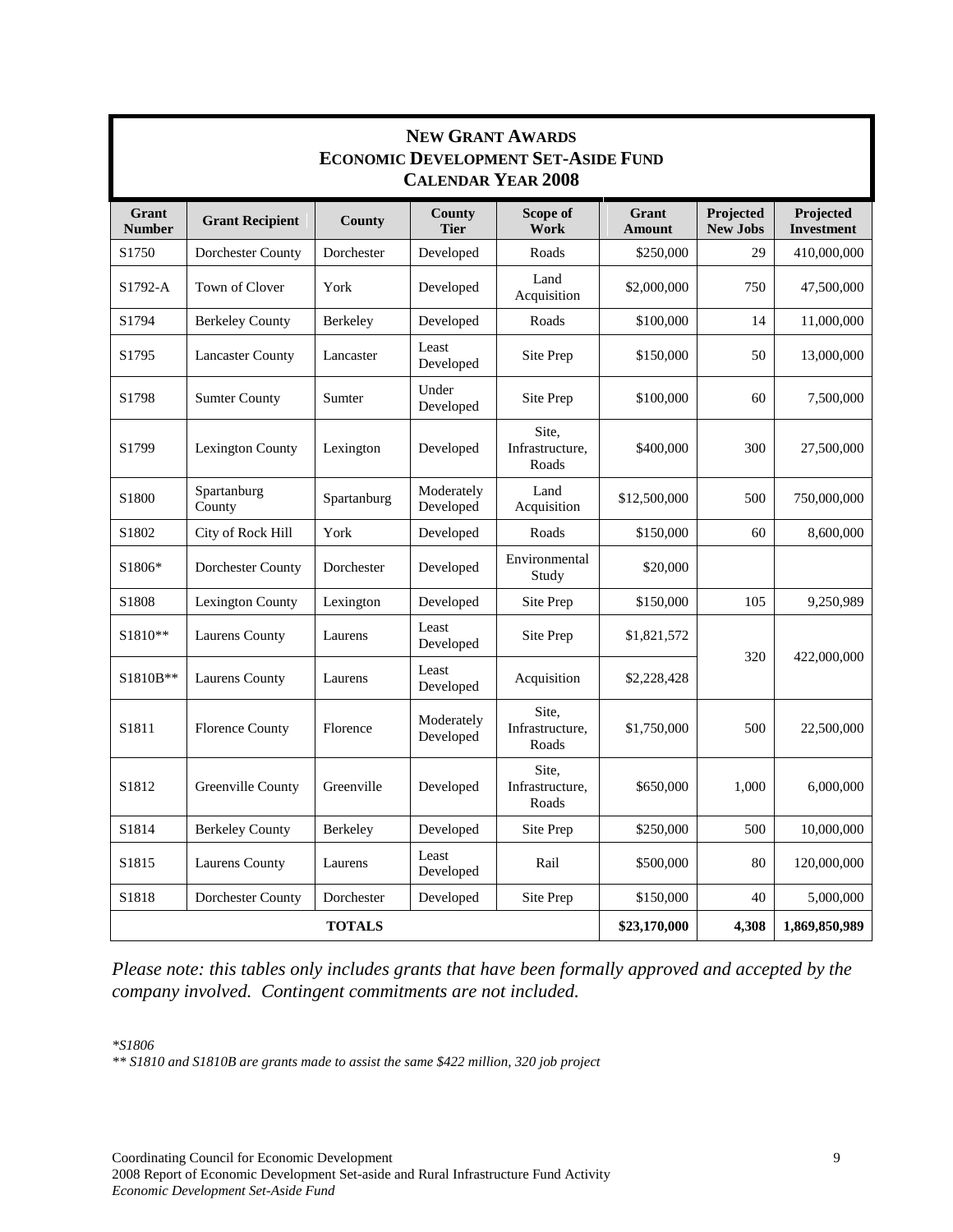# **RURAL INFRASTRUCTURE FUND**

## <span id="page-11-1"></span><span id="page-11-0"></span>**OVERVIEW**

The South Carolina Rural Development Act was enacted by the legislature in 1996 (SC Code 12- 10-80). This act established the Rural Infrastructure Fund (RIF) with the purpose of providing financial assistance to local governments, primarily in rural counties, for infrastructure and other economic development activities. The goal of the RIF program is to promote and encourage economic growth and prosperity in the state's rural areas.

Enabling legislation gave the Coordinating Council responsibility for funds generated by the provisions of the Rural Development Act, as well as for developing policies and procedures. Funding comes from companies participating in an Enterprise Zone Revitalization Agreement with the Council, which permits companies to claim a refund for a portion of the employee state payroll tax withholding sent to the Department of Revenue each quarter. This refund is designated as a Job Development Credit (JDC) and may be used by the company to offset certain eligible company expenses, such as real property, associated with its new or expanded operation.

Participating companies located in the least developed counties of the state are eligible to claim a refund of 100% of the JDCs to which they are entitled under their Revitalization Agreement. Participating companies in under developed counties may claim only 85% of the JDCs for which they are otherwise eligible; in moderately developed counties companies may claim only 70%; and in developed counties only 55%.

The JDC funds which participating companies cannot claim as a result of being located in an under, moderately or developed county are the source of funding for the RIF grant program. The Department of Revenue collects and transfers these monies to the RIF each quarter.

The Council has designated the Department of Commerce's Community and Rural Development and Grants Administration Divisions to develop and administer the RIF grant program. RIF grant applications are reviewed by a screening committee comprised of members from both Divisions and the Department of Commerce leadership. The screening committee then makes funding recommendations to the Council, which normally meets once per quarter.

If the Council approves a county's RIF application, the Grants Administration Division administers the funds and works with the county to ensure successful implementation of the project.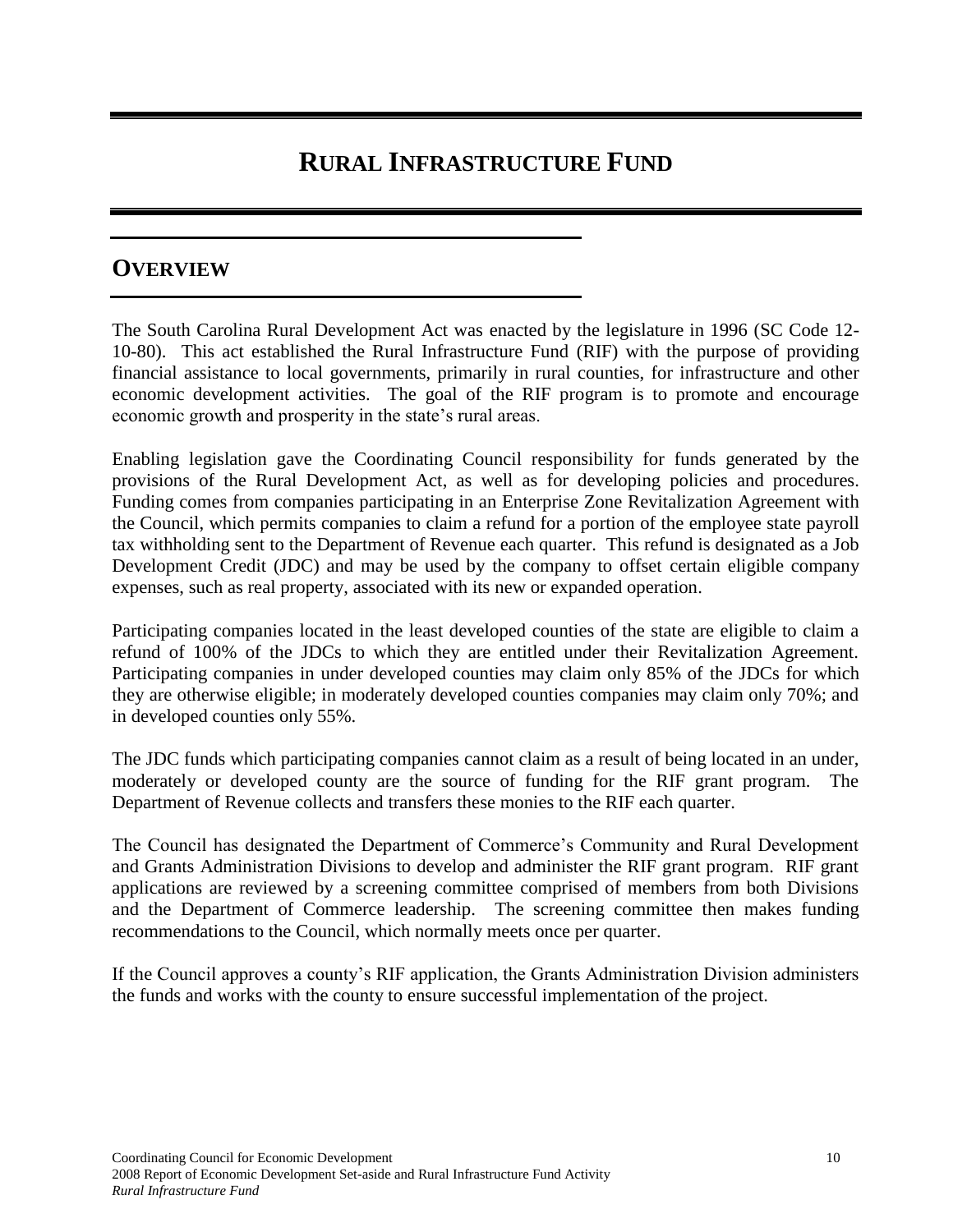<span id="page-12-0"></span>

| <b>DISTRESSED</b><br>$100\%$                                                                                                                             | <b>LEAST</b><br><b>DEVELOPED</b><br>$100\%$                                                                            | <b>UNDER</b><br><b>DEVELOPED</b><br>85%                                                         | <b>MODERATELY</b><br><b>DEVELOPED</b><br><b>70%</b>                                                     | <b>DEVELOPED</b><br>55%                                                          |
|----------------------------------------------------------------------------------------------------------------------------------------------------------|------------------------------------------------------------------------------------------------------------------------|-------------------------------------------------------------------------------------------------|---------------------------------------------------------------------------------------------------------|----------------------------------------------------------------------------------|
| Allendale<br>Bamberg<br><b>Barnwell</b><br>Chesterfield<br>Clarendon<br>Dillon<br>Lee<br>Marion<br><b>Marlboro</b><br>McCormick<br>Union<br>Williamsburg | Abbeville<br>Aiken<br>Cherokee<br>Edgefield<br>Fairfield<br>Greenwood<br>Hampton<br>Lancaster<br>Laurens<br>Orangeburg | Calhoun<br>Chester<br>Colleton<br>Georgetown<br>Jasper<br>Oconee<br>Pickens<br>Saluda<br>Sumter | Anderson<br><b>Beaufort</b><br>Charleston<br>Darlington<br>Florence<br>Horry<br>Newberry<br>Spartanburg | Berkeley<br>Dorchester<br>Greenville<br>Kershaw<br>Lexington<br>Richland<br>York |

#### **2008 JOBS TAX CREDIT DESIGNATIONS**

## <span id="page-12-1"></span>**TYPES OF PROJECTS FUNDED**

In the past, RIF funds were used primarily for "product development;" however, in 2005, the Council adopted a formal investment strategy that broadened the use of RIF funds to other types of activities necessary to improve economic competitiveness. As a result of the investment strategy, RIF funds are now targeted towards four areas:

- Tourism development
- Commercial revitalization
- Workforce development
- Business development

## <span id="page-12-2"></span>**APPLICANT QUALIFICATION**

Under the enabling legislation, only local governments that are located within counties with a "least developed" or "distressed" designation are qualified to apply for RIF funds. However, when annual deposits exceed \$10 million, 25% of the amount over \$10 million must be made available to counties qualified as "under developed", "moderately developed" or "developed" and grants can be made for projects to benefit the underdeveloped areas of those counties.

The "development level" of each county corresponds to the "Jobs Tax Credit" ranking that is determined and published at the beginning of each calendar year by the SC Department of Revenue. The criteria for this determination was established by the legislature (SC Code of Laws §12-6-3360.)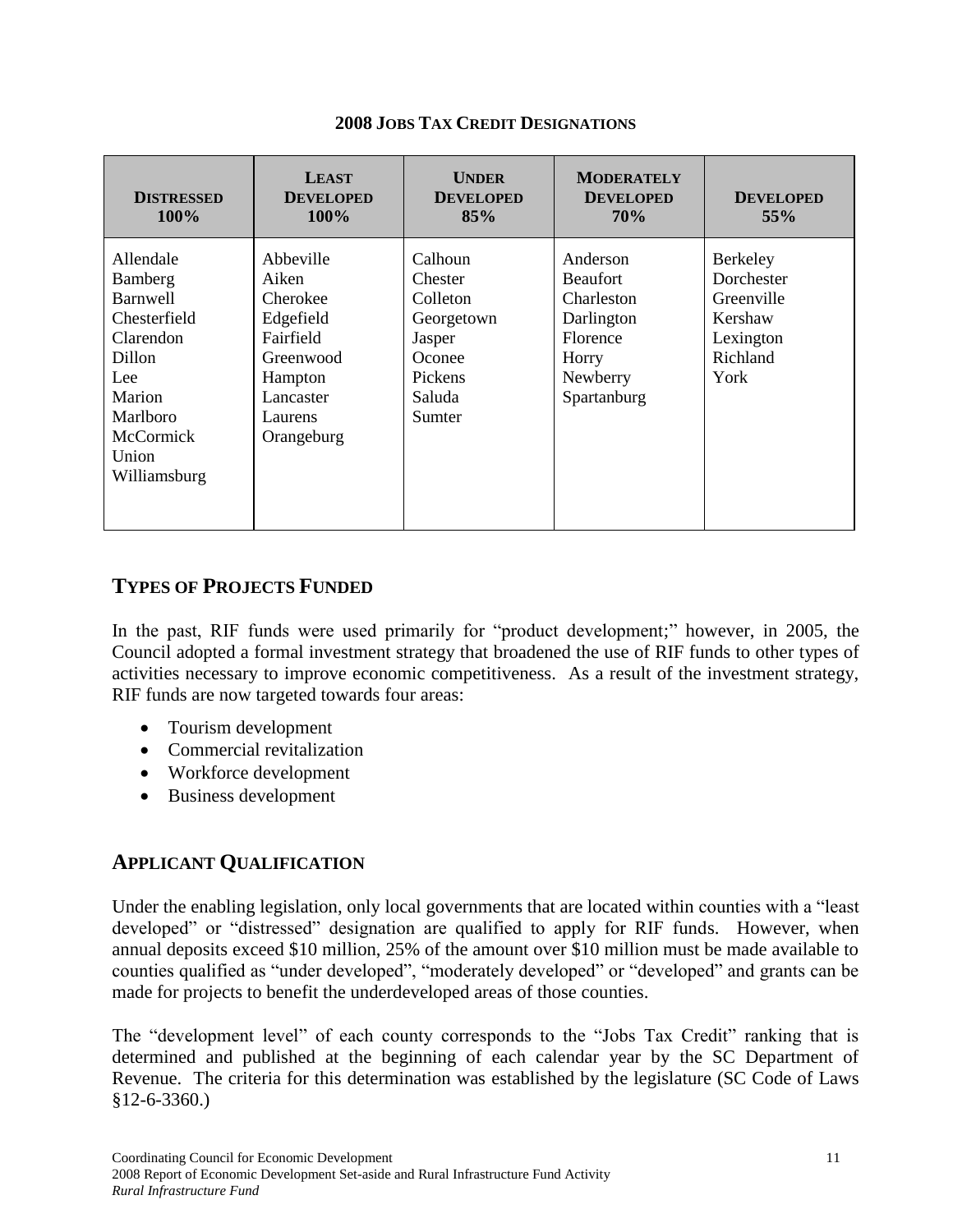## <span id="page-13-0"></span>**APPLICATION EVALUATION**

In evaluating an application, the Council considers a variety of factors, including:

- Competitiveness of the project.
- Economic viability of the project.
- Cost effectiveness of the project activities.
- Benefit to the state/region/county/municipality.
- Ability of local government(s) to carry out and maintain the project.
- Consistency with the state's strategic development goals.
- Level of financial commitment from the county and, if appropriate, the municipality where the project is located.
- Consistency of the proposed project with the county's strategic development plan and degree to which carrying out the project will further the success and implementation of that plan.

## <span id="page-13-1"></span>**ELIGIBLE PROJECTS AND ACTIVITIES**

RIF grant assistance may only be used for eligible projects and for eligible activities. Both are described below.

## **Eligible Projects**

To be eligible to apply for RIF funds, a project must support the implementation of a county strategic development plan, or the project must be directly related to economic development in the area. In addition, projects must demonstrate:

- Local political and public support.
- Ability to proceed to completion within a reasonable period of time.
- Significant community financial support, including commitments from all other sources of funding. (RIF grants typically will not fund 100% of any request. To ensure this, projects are considered for RIF funding only once all other available sources of funding have been committed. There generally must be a demonstrable shortfall that cannot be met without RIF assistance.)

## **Eligible Activities**

Eligible activities generally include infrastructure and economic development activities. Examples are listed below.

- Engineering
- Right-of-way acquisition
- Drainage
- Roads
- Rail spurs
- Economic development program enhancement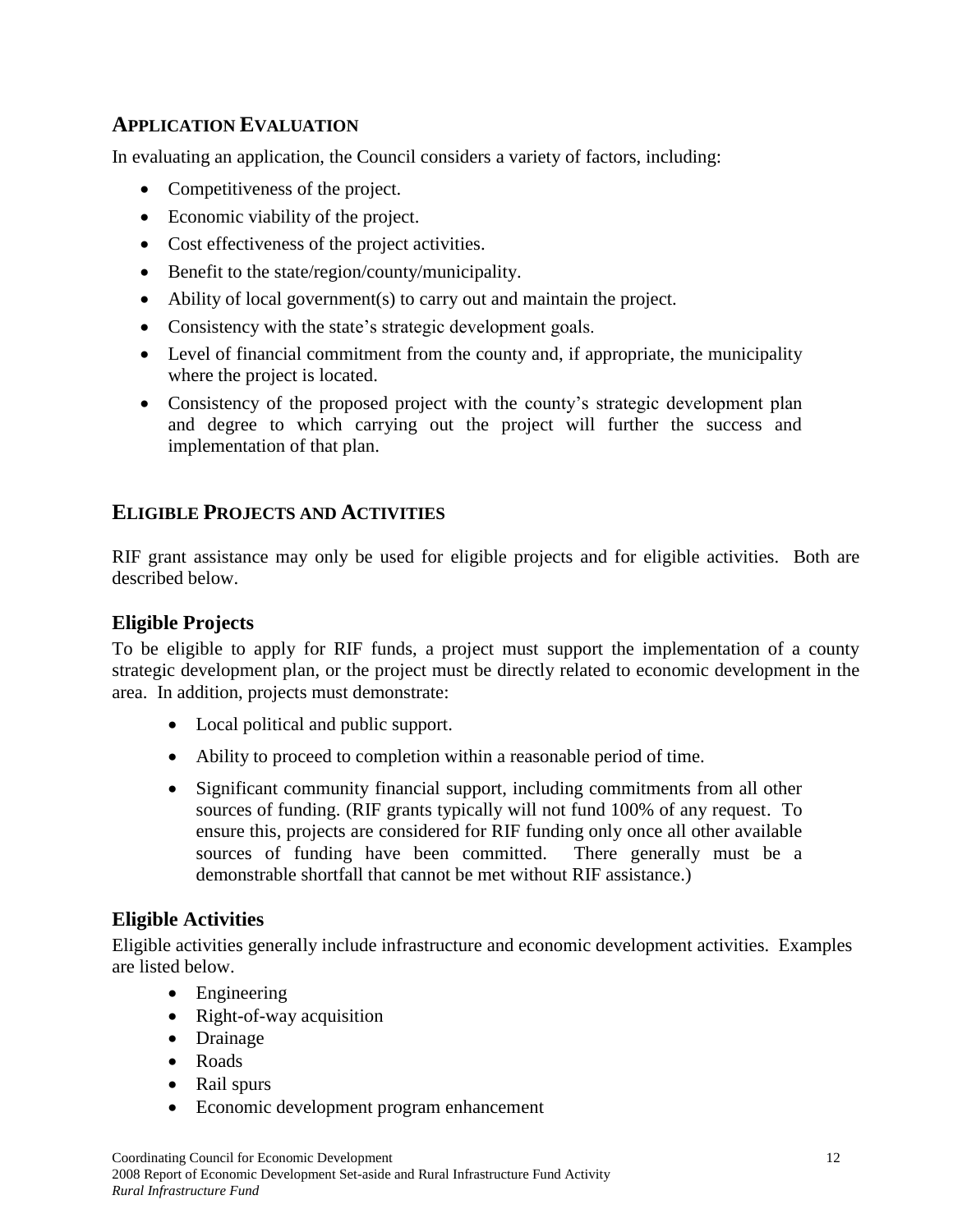- Speculative building assistance
- Training costs and facilities
- Improvements to regionally planned public and private water and sewer systems
- Fixed transportation facilities including highway, rail, water and air
- Improvements to both public and private electricity, natural gas and telecommunications systems
- Environmental studies
- Feasibility studies
- Community revitalization
- Marketing (studies, materials)
- Small business incubators
- Industrial park development and improvement

## <span id="page-14-0"></span>**2008 ACCOMPLISHMENTS**

During 2008, the Coordinating Council awarded a total of twelve (12) community and economic development related Rural Infrastructure Fund projects. These RIF grants assisted a total of eleven (11) rural counties. Six (6) counties received grants to assist in providing roads, water/sewer infrastructure, site improvements or building improvements required to support new business locations or expansions that will result in 792 new jobs and \$575 million in new capital investment. Commitments were also made for an additional \$800,000 for projects which are not yet decided. If won, these projects will represent an additional 650 jobs and \$150 million in investment.

Five  $(5)$  counties received funds for economic development preparation activities, including:

- Product development or development of sites, buildings and industrial parks to attract new businesses or encourage existing businesses to expand, and
- Public infrastructure water/sewer improvements and plans related to regionalization of these key systems.

Of the ten (10) counties assisted, one received both types of assistance.

Combined, a total of \$6.4 million in RIF program funds was awarded during calendar year 2008. The RIF grants awarded during the year are detailed on the following page(s).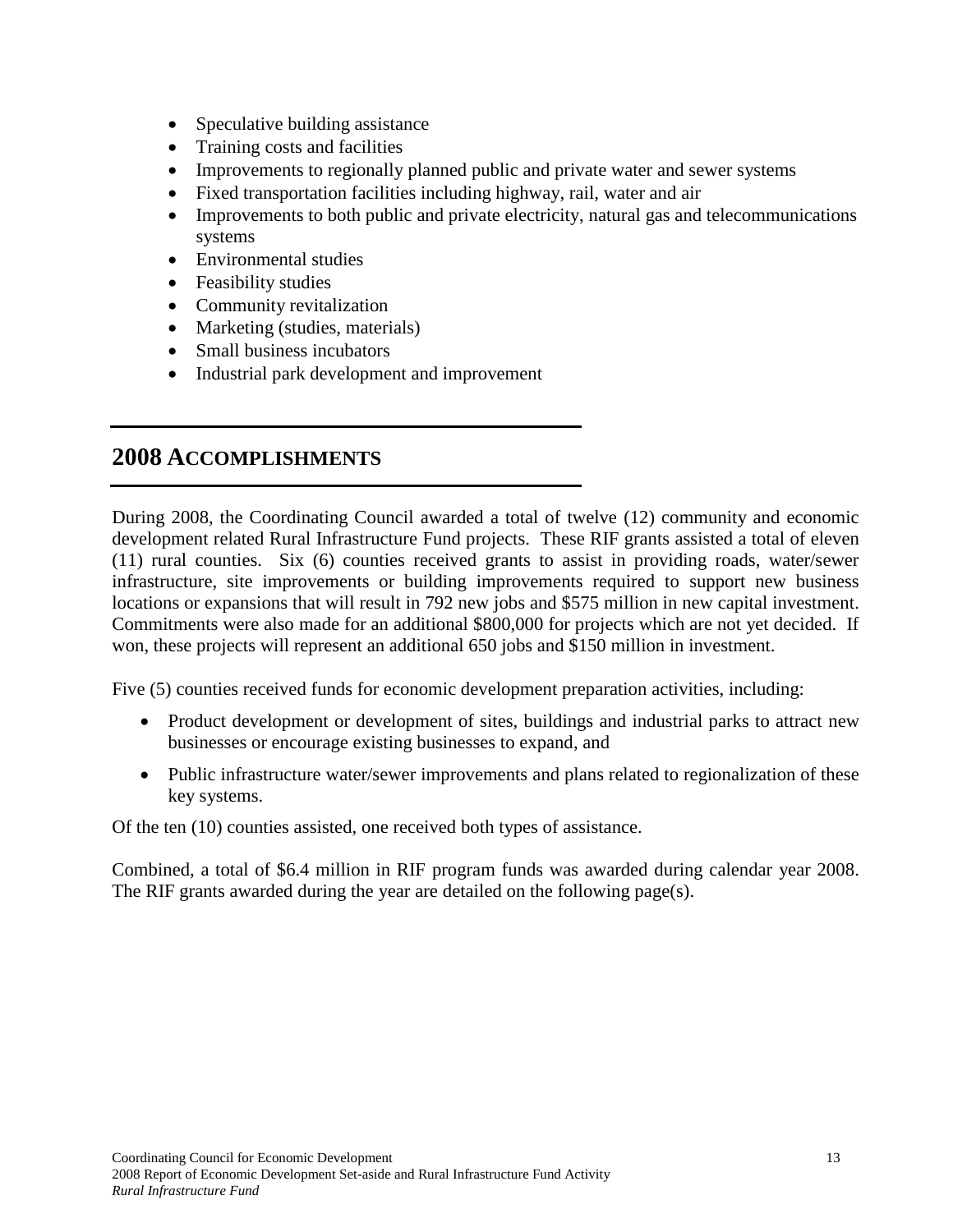| <b>NEW BUSINESS DEVELOPMENT GRANT AWARDS</b><br><b>RURAL INFRASTRUCTURE FUND</b><br><b>CALENDAR YEAR 2008</b> |                                                      |           |                    |                     |                 |                              |                                |  |
|---------------------------------------------------------------------------------------------------------------|------------------------------------------------------|-----------|--------------------|---------------------|-----------------|------------------------------|--------------------------------|--|
| Grant<br><b>Number</b>                                                                                        | <b>Grant Recipient</b>                               | County    | <b>County Tier</b> | Scope of<br>Work    | Grant<br>Amount | Projected<br><b>New Jobs</b> | Projected<br><b>Investment</b> |  |
| RIF07010138                                                                                                   | Abbeville County                                     | Abbeville | Least<br>Developed | Roads               | \$665,000       | 45                           | \$40,000,000                   |  |
| RIF08060153                                                                                                   | <b>Barnwell County</b>                               | Barnwell  | Distressed         | Rail                | \$500,000       | 52                           | \$87,000,000                   |  |
| RIF07240147                                                                                                   | Greenwood County                                     | Greenwood | Least<br>Developed | Roads               | \$250,000       | 200                          | \$17,400,000                   |  |
| RIF07290148                                                                                                   | <b>Lancaster County</b>                              | Lancaster | Least<br>Developed | Building            | \$100,000       | 25                           | \$1,700,000                    |  |
| RIF08300149                                                                                                   | City of Clinton                                      | Laurens   | Least<br>Developed | Roads               | \$250,000       | 100                          | \$4,500,000                    |  |
| S1810B*                                                                                                       | <b>Laurens County</b>                                | Laurens   | Least<br>Developed | Land<br>Acquisition | \$2,228,428     | 320                          | \$422,000,000                  |  |
| RIF07310146                                                                                                   | Lee County                                           | Lee       | Distressed         | Site Prep           | \$75,000        | 50                           | \$2,500,000                    |  |
|                                                                                                               | <b>TOTALS</b><br>\$4,068,428<br>792<br>\$575,100,000 |           |                    |                     |                 |                              |                                |  |

*\* Laurens County received one grant which was funded from both Setaside and Rural Infrastructure Fund. Jobs and investment shown here are also shown for Grant #S1810B in the Setaside section of this report.*

| <b>NEW NON-BUSINESS DEVELOPMENT GRANT AWARDS</b><br><b>RURAL INFRASTRUCTURE FUND</b><br><b>CALENDAR YEAR 2008</b> |                         |                  |                        |                                            |                     |  |  |
|-------------------------------------------------------------------------------------------------------------------|-------------------------|------------------|------------------------|--------------------------------------------|---------------------|--|--|
| Grant<br><b>Number</b>                                                                                            | <b>Grant Recipient</b>  | County           | <b>County Tier</b>     | <b>Scope of Work</b>                       | <b>Grant Amount</b> |  |  |
| RIF08050150                                                                                                       | Town of Ehrhardt        | Bamberg          | <b>Distressed</b>      | Water/Sewer                                | \$500,000           |  |  |
| RIF08110156                                                                                                       | <b>Cherokee County</b>  | Cherokee         | <b>Least Developed</b> | <b>Public Facilities</b>                   | \$300,000           |  |  |
| RIF08330167                                                                                                       | <b>McCormick County</b> | <b>McCormick</b> | <b>Distressed</b>      | Water/Sewer                                | \$250,000           |  |  |
| RIF08440154                                                                                                       | <b>Union County</b>     | Union            | <b>Distressed</b>      | <b>Acquisition for Site</b><br>Development | \$750,000           |  |  |
| RIF08450169                                                                                                       | Williamsburg County     | Williamsburg     | <b>Distressed</b>      | <b>Existing Park</b><br>Improvements       | \$500,000           |  |  |

*Please note: these tables only include grants that have been formally approved and, when appropriate, accepted by the company involved.*